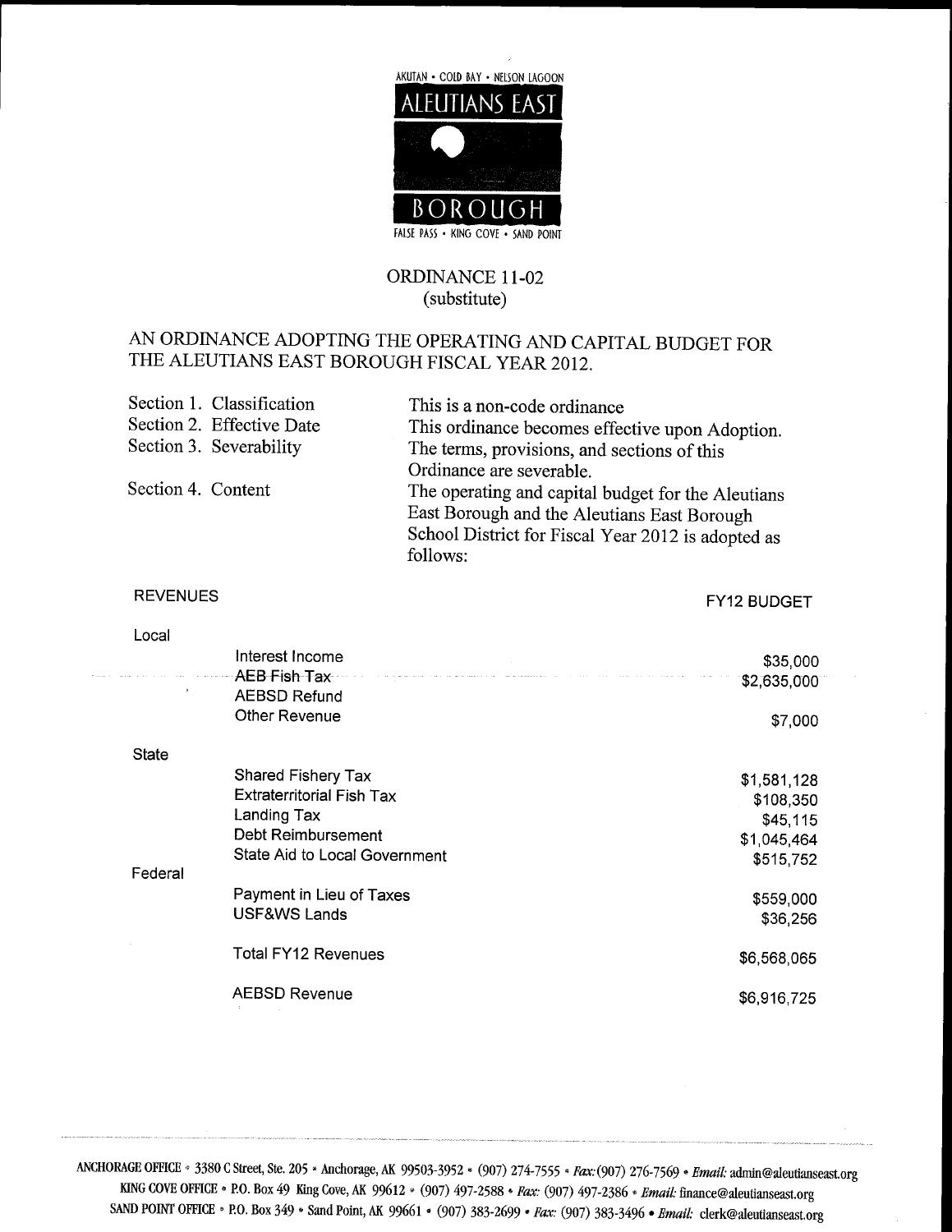## OPERATING FUND EXPENDITURES

| Mayor                                                                                |                         | \$247,795              |
|--------------------------------------------------------------------------------------|-------------------------|------------------------|
| Assembly                                                                             |                         | \$136,000              |
| Administration                                                                       |                         | \$339,950              |
| Clerk/Planning                                                                       |                         | \$176,484              |
| Finance                                                                              |                         | \$238,963              |
| <b>Natural Resources</b>                                                             |                         | \$572,289              |
| <b>Communications Director</b>                                                       |                         | \$171,645              |
| Development Director                                                                 |                         | \$125,596              |
| Public Works                                                                         |                         | \$126,099              |
| <b>Educational Support</b>                                                           |                         | \$825,000              |
| <b>KCAP</b>                                                                          |                         | \$23,800               |
| Other Gen.Fund                                                                       |                         |                        |
|                                                                                      | Equipment               | \$8,200                |
|                                                                                      | Rental/Lease            | \$0                    |
|                                                                                      | <b>Utilities</b>        | \$11,410               |
|                                                                                      | Aleutia Crab            | \$58,522               |
|                                                                                      | Legal                   | \$75,000               |
|                                                                                      | Insurance               | \$180,000              |
|                                                                                      | <b>Bank Fees</b>        | \$2,000                |
|                                                                                      | <b>EATS</b>             | \$150,000              |
|                                                                                      | Misc.                   | \$1,000                |
|                                                                                      | Donations               | \$23,500               |
|                                                                                      | <b>NLG Rev. Sharing</b> | 32,000                 |
|                                                                                      | <b>Web Service</b>      | \$11,000               |
|                                                                                      | <b>Total Other</b>      | \$552,632              |
| <b>Total General Fund</b>                                                            |                         | \$3,536,253            |
| <b>Capital Projects</b>                                                              |                         | \$0                    |
| <b>Bond Projects</b>                                                                 |                         | \$0                    |
| <b>Debt Services</b>                                                                 |                         | \$2,159,005            |
| <b>Maintenance Reserve</b>                                                           |                         | \$100,000              |
| <b>Total Expenditure</b>                                                             |                         | \$5,795,258            |
| <b>AEB Surplus</b>                                                                   |                         | \$772,807              |
| <b>AEBSD Expenses</b>                                                                |                         | \$6,916,725            |
| Fund 20, Grants, Revenues<br>Fund 20, Grants, Expenditures                           |                         | \$225,000<br>\$225,000 |
| Fund 22, Hovercraft, Revenues<br>Fund 22, Hovercraft, Expenditures                   |                         | \$201,000<br>\$727,308 |
| Fund 22, Terminal Operations, Revenues<br>Fund 22, Terminal Operations, Expenditures |                         | \$213,471<br>\$398,471 |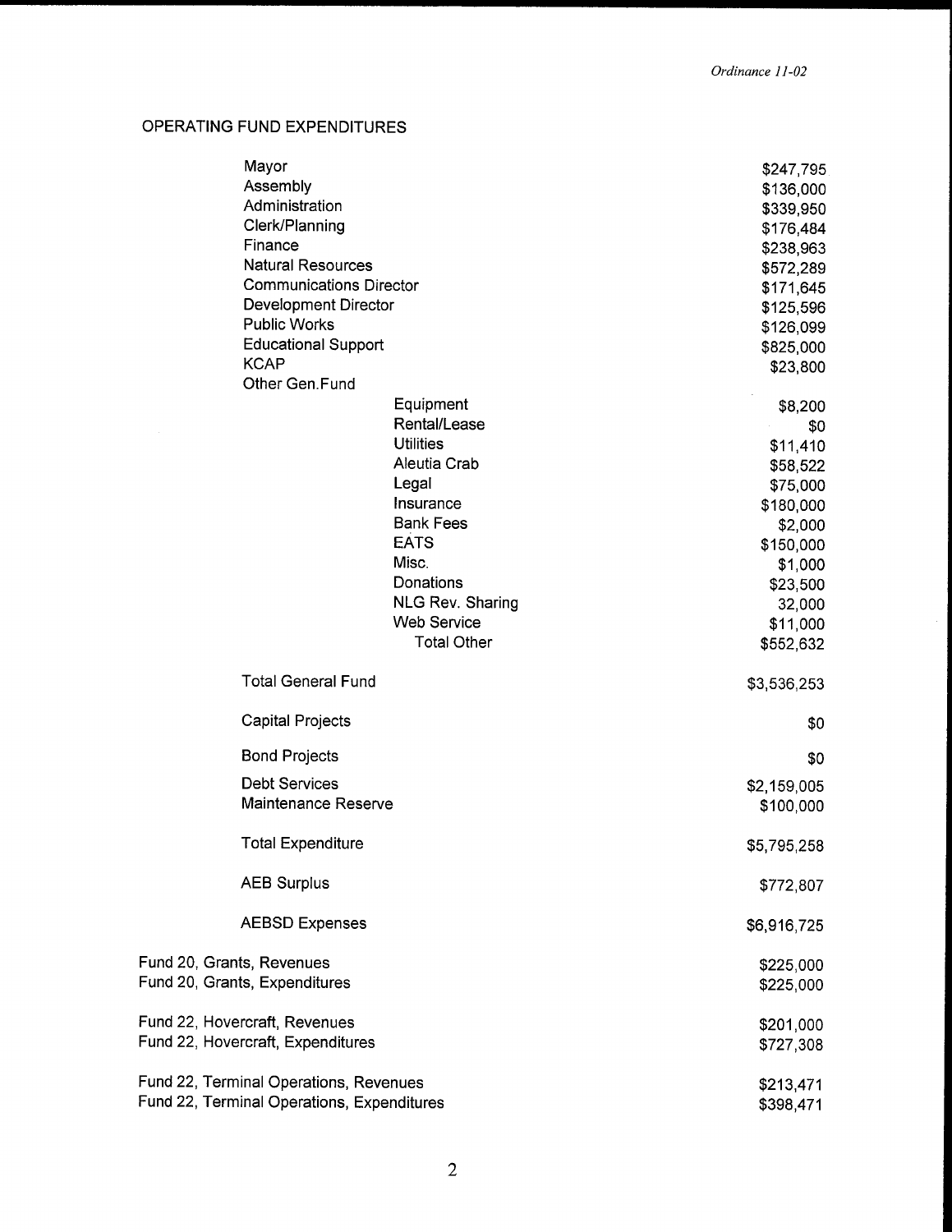|                                                                        | Ordinance 11-02        |
|------------------------------------------------------------------------|------------------------|
|                                                                        |                        |
| Fund 24, Bond Project, Revenues<br>Fund 24, Bond Project, Expenditures | \$5,000,000            |
|                                                                        | \$5,000,000            |
| Fund 30, Bond Payments, Revenues                                       | \$1,597,433            |
| Fund 30, Bond Payments, Expenditures                                   | \$1,597,433            |
| Fund 40, Permanent Fund, Revenues                                      | \$350,000              |
| Fund 40, Permanent Fund, Expenditures                                  | \$35,000               |
| Fund 41, Maintenance Reserve, Revenues                                 |                        |
| Fund 41, Maintenance Reserve, Expenditures                             | \$100,000<br>\$100,000 |
|                                                                        |                        |

Passed and adopted by the Aleutians East Borough Assembly this  $\bigcup_{\text{day of } \text{May}} \bigcup_{\text{day of } \text{May}}$ 2011

Stanley Mach

**ATTEST** rdbe Clerk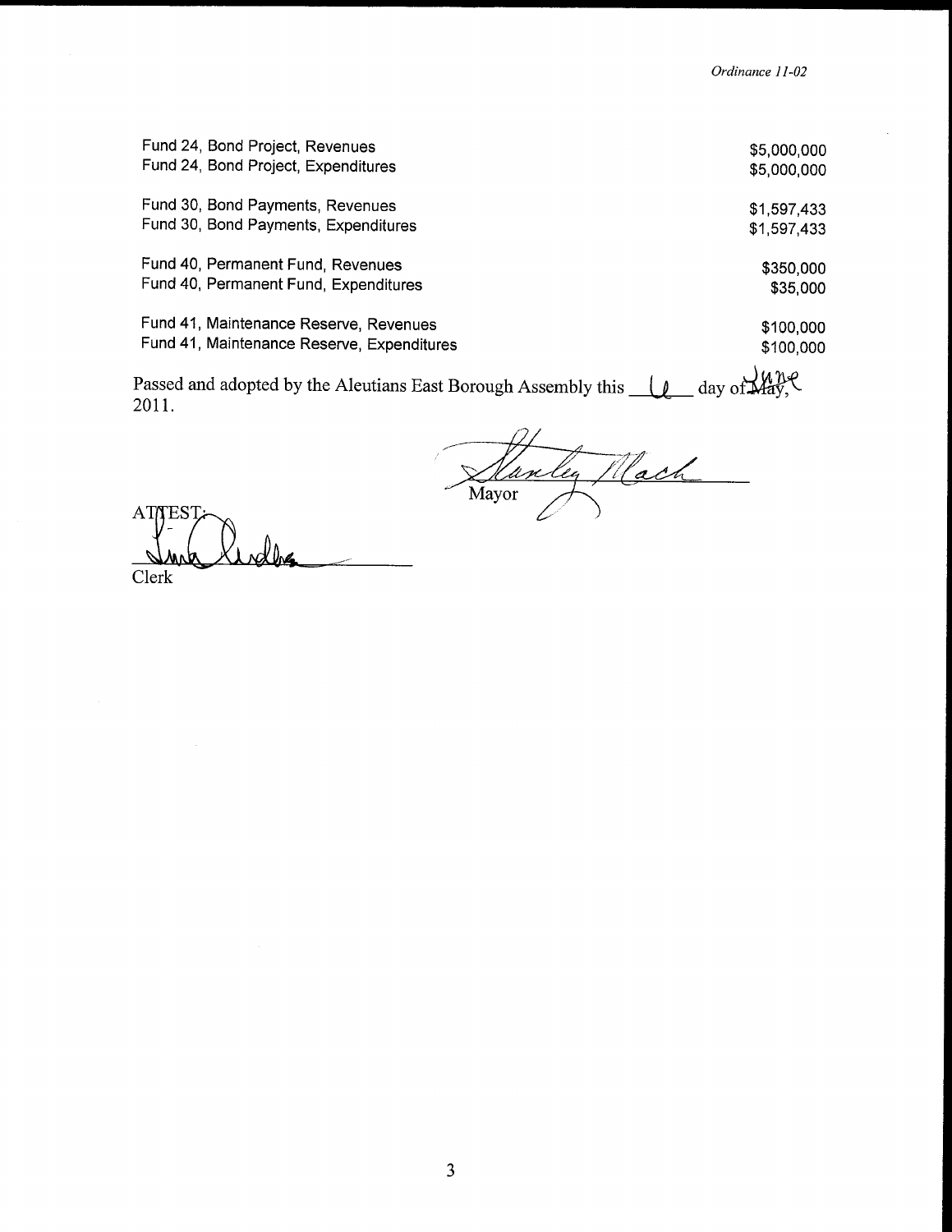| <b>REVENUES</b>                    |                           |                                   |                                 | <b>FY12</b> |                          | FY11 Amounts/Will Change FY12 |                    |  |
|------------------------------------|---------------------------|-----------------------------------|---------------------------------|-------------|--------------------------|-------------------------------|--------------------|--|
|                                    |                           |                                   |                                 |             |                          | <b>Medical</b>                | \$<br>918.70 month |  |
|                                    | <b>AEBSD Revenues</b>     |                                   |                                 |             | \$6,916,725              | <b>PERS</b>                   | 22%                |  |
|                                    |                           |                                   |                                 |             |                          | <b>ESC</b>                    | 1.72%              |  |
|                                    |                           |                                   |                                 |             |                          | <b>Medicare</b>               | 1.45%              |  |
|                                    | Interest Income           |                                   |                                 |             | \$35,000                 | PERS/DC                       | 6.13%              |  |
| Local                              | <b>AEB Fish Tax</b>       |                                   |                                 |             | \$2,635,000              |                               | 71.7               |  |
|                                    | <b>AEBSD Refund</b>       |                                   |                                 |             |                          |                               |                    |  |
|                                    | Other Revenue             |                                   |                                 |             | \$7,000                  |                               |                    |  |
| <b>State</b>                       | Shared Fishery Tax        |                                   |                                 |             |                          |                               |                    |  |
|                                    |                           | <b>Extraterritorial Fish Tax</b>  |                                 |             | \$1,581,128<br>\$108,350 |                               |                    |  |
|                                    | <b>Landing Tax</b>        |                                   |                                 |             | \$45,115                 |                               |                    |  |
|                                    |                           | Debt Reimbursement                |                                 |             | \$1,045,464              |                               |                    |  |
|                                    |                           |                                   |                                 |             |                          |                               |                    |  |
|                                    |                           | State Aid to Local Governments    |                                 |             | \$515,752                |                               |                    |  |
|                                    |                           |                                   |                                 |             |                          |                               |                    |  |
| Federal                            |                           | Payment in Lieu of Taxes          |                                 |             | \$559,000                |                               |                    |  |
|                                    | <b>USF&amp;WS Lands</b>   |                                   |                                 |             | \$36,256                 |                               |                    |  |
|                                    |                           |                                   |                                 |             |                          |                               |                    |  |
|                                    |                           | <b>Total FY12 Revenues</b>        |                                 |             | \$6,568,065              |                               |                    |  |
|                                    |                           |                                   |                                 |             |                          |                               |                    |  |
|                                    |                           |                                   |                                 |             |                          |                               |                    |  |
| <b>Operating Fund Expenditures</b> |                           |                                   |                                 |             |                          |                               |                    |  |
|                                    | Mayor                     |                                   |                                 | \$          | 247,795.00               | *Salary Increase 2.65% COLA   |                    |  |
|                                    | Assembly                  |                                   |                                 | \$          | 136,000.00               |                               |                    |  |
|                                    | Administration            |                                   |                                 | \$          | 339,950.00               |                               |                    |  |
|                                    | Clerk/Planning            |                                   |                                 | \$          | 176,484.00               |                               |                    |  |
|                                    | Finance                   |                                   |                                 | \$          | 238,963.00               |                               |                    |  |
|                                    | <b>Natural Resources</b>  |                                   |                                 | \$          | 572,289.00               |                               |                    |  |
|                                    |                           | <b>Public Information Officer</b> |                                 | \$          | 171,645.00               |                               |                    |  |
|                                    |                           | Development Coordinator           |                                 | \$          | 125,596.00               |                               |                    |  |
|                                    | <b>Public Works</b>       |                                   |                                 | \$          | 126,099.00               |                               |                    |  |
|                                    | <b>KCAP</b>               | <b>Educational Support</b>        |                                 | \$          | 825,000.00               |                               |                    |  |
|                                    | Other GF                  |                                   |                                 | \$          | 23,800.00                |                               |                    |  |
|                                    |                           | Equipment                         |                                 |             | \$8,200                  |                               |                    |  |
|                                    |                           | Rental/Lease                      |                                 |             | $\overline{30}$          |                               |                    |  |
|                                    |                           | <b>Utilities</b>                  |                                 |             | \$11,410                 |                               |                    |  |
|                                    |                           | Aleutia Crab                      |                                 |             | \$58,522                 |                               |                    |  |
|                                    |                           | Legal                             |                                 |             | \$75,000                 |                               |                    |  |
|                                    |                           | Insurance                         |                                 |             | \$180,000                |                               |                    |  |
|                                    |                           | <b>Bank Fees</b>                  |                                 |             | \$2,000                  |                               |                    |  |
|                                    |                           | <b>EATS</b>                       |                                 |             | \$150,000                |                               |                    |  |
|                                    |                           | Misc.                             |                                 |             | \$1,000                  |                               |                    |  |
|                                    |                           | Donation                          |                                 |             | \$23,500                 |                               |                    |  |
|                                    |                           | <b>NLG Rev. Sharing</b>           |                                 |             | \$32,000                 |                               |                    |  |
|                                    |                           |                                   | <b>Web Service/Tech Support</b> |             | \$11,000                 |                               |                    |  |
|                                    |                           | <b>Total Other</b>                |                                 |             | \$552,632                |                               |                    |  |
|                                    | <b>Total General Fund</b> |                                   |                                 |             | \$3,536,253              |                               |                    |  |
|                                    | <b>Capital Projects</b>   |                                   |                                 |             | \$0                      |                               |                    |  |
|                                    | <b>Bond Projects</b>      |                                   |                                 |             | $\overline{30}$          |                               |                    |  |
|                                    | <b>Debt Services</b>      |                                   |                                 |             | \$2,159,005              |                               |                    |  |
|                                    |                           | Maintenance Reserve               |                                 |             | \$100,000                |                               |                    |  |
|                                    |                           |                                   |                                 |             |                          |                               |                    |  |
|                                    | <b>Total Expenditure</b>  |                                   |                                 |             | \$5,795,258              |                               |                    |  |
|                                    |                           |                                   |                                 |             |                          |                               |                    |  |
|                                    | <b>AEB Surplus</b>        |                                   |                                 |             | \$772,807                |                               |                    |  |
|                                    |                           |                                   |                                 |             |                          |                               |                    |  |
|                                    |                           | <b>AEBSD Expenditures</b>         |                                 |             | \$6,916,725              |                               |                    |  |
|                                    |                           |                                   |                                 |             |                          |                               |                    |  |

 $\frac{1}{2}$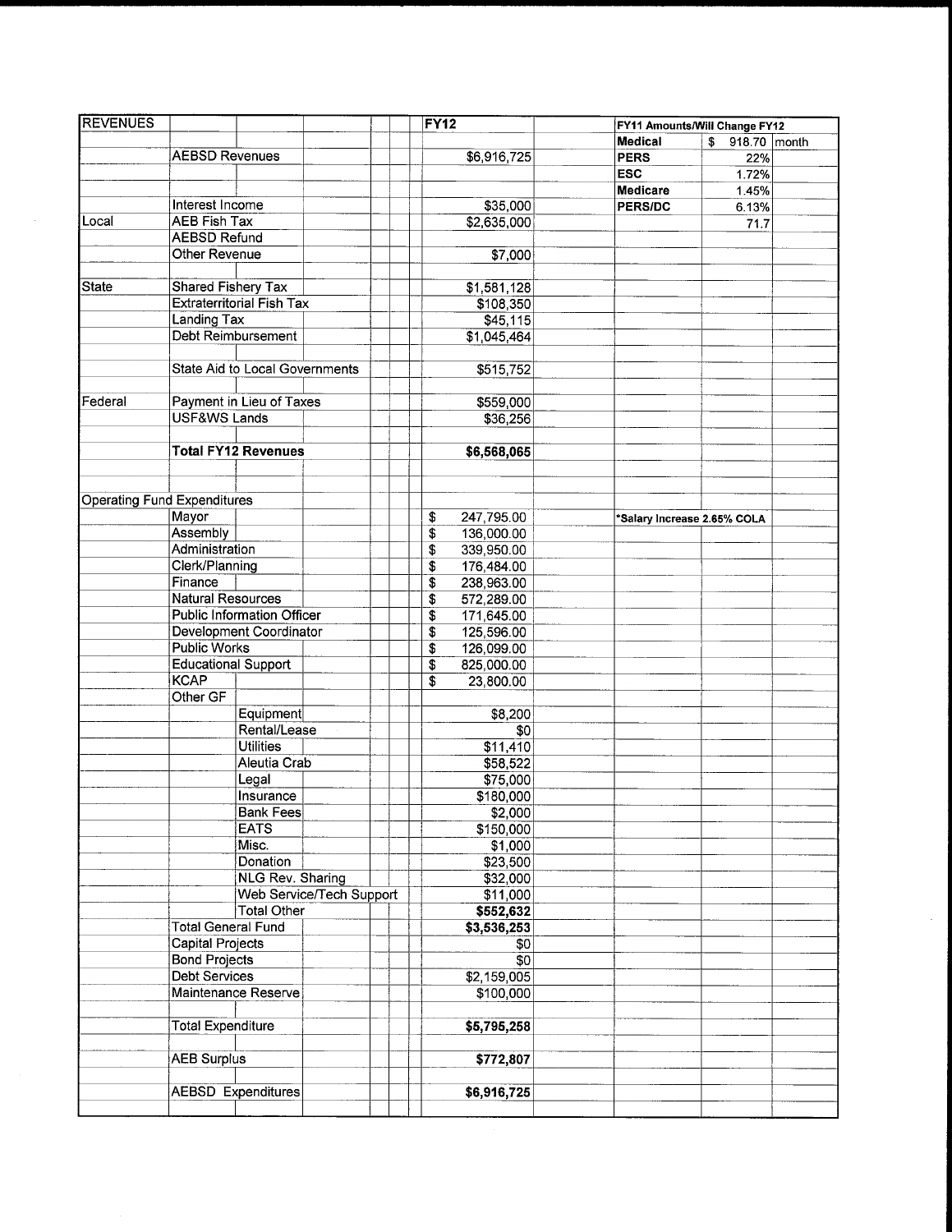| Fund 20, Grants, Revenues                  | \$225,000   |  |
|--------------------------------------------|-------------|--|
| Fund 20, Grants, Expenditures              | \$225,000   |  |
| Fund 22, Hovercraft, Revenues              | \$201,000   |  |
| Fund 22, Hovercraft, Expenditures          | \$727,308   |  |
| Fund 22, Terminal Operations, Revenues     | \$213,471   |  |
| Fund 22, Terminal Operations, Expenditures | \$398,471   |  |
| Fund 24, Bond Project, Revenues            | \$5,000,000 |  |
| Fund 24, Bond Project, Expenditures        | \$5,000,000 |  |
| Fund 30, Bond Payments, Revenues           | \$1,597,433 |  |
| Fund 30, Bond Payments, Expenditures       | \$1,597,433 |  |
| Fund 40, Permanent Fund, Revenues          | \$350,000   |  |
| Fund 40, Permanent Fund, Expenditures      | \$35,000    |  |
| Fund 41, Maintenance Reserve, Revenues     | \$100,000   |  |
| Fund 41, Maintenance Reserve, Expenditures | \$100,000   |  |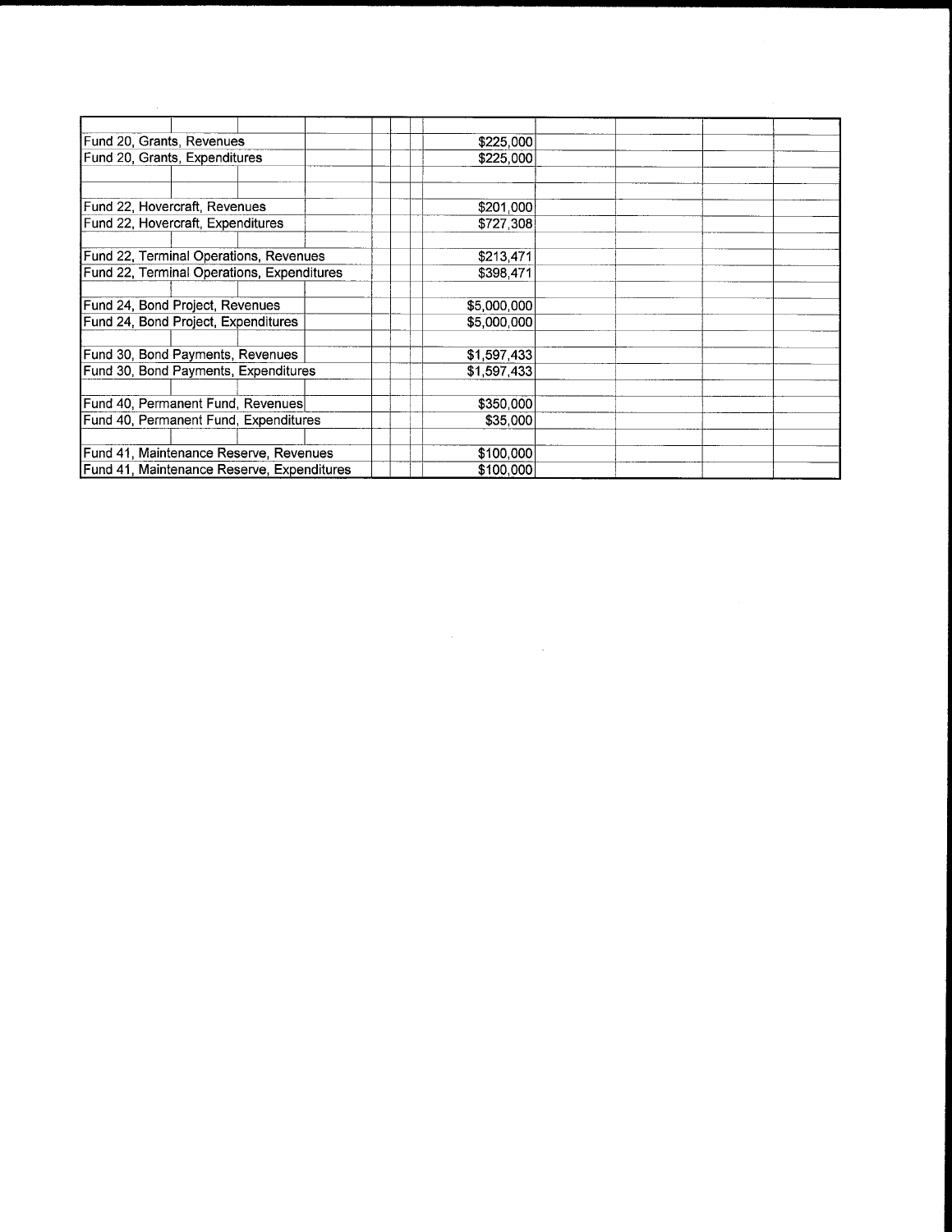| <b>Mayor's Office</b>    |                             |  | <b>FY12</b>                            |           |
|--------------------------|-----------------------------|--|----------------------------------------|-----------|
|                          | Salary                      |  |                                        | \$68,985  |
|                          | Fringe                      |  |                                        | \$27,810  |
|                          | Travel                      |  |                                        | \$36,000  |
|                          | Phone                       |  |                                        | \$2,400   |
|                          | Supplies                    |  |                                        | \$1,000   |
|                          | Lobbying, federal           |  |                                        | \$75,600  |
|                          | Lobbying, state             |  |                                        | \$36,000  |
|                          | <b>Total Mayor's Office</b> |  |                                        | \$247,795 |
| <b>Assembly</b>          |                             |  |                                        |           |
|                          | <b>Meeting Fee</b>          |  | \$                                     | 25,000.00 |
|                          | Fringe                      |  | \$                                     | 56,000.00 |
|                          | Travel                      |  | \$                                     | 40,000.00 |
|                          | Phone                       |  | $\overline{\boldsymbol{\mathfrak{s}}}$ | 4,500.00  |
|                          | Supplies                    |  | \$                                     | 500.00    |
|                          | Retreat                     |  | \$                                     | 10,000.00 |
|                          | <b>Total Assembly</b>       |  |                                        |           |
|                          |                             |  |                                        | \$136,000 |
| <b>Administration</b>    |                             |  |                                        |           |
|                          | Salary                      |  |                                        | \$166,116 |
|                          | Fringe                      |  |                                        | \$64,234  |
|                          | Contract labor              |  |                                        | \$25,000  |
|                          | Travel & per diem           |  |                                        | \$15,000  |
|                          | Phone                       |  |                                        | \$6,000   |
|                          | Postage                     |  |                                        | \$2,500   |
|                          | <b>Supplies</b>             |  |                                        | \$18,120  |
|                          | Rent                        |  |                                        | \$36,980  |
|                          | Dues & fees                 |  |                                        | \$1,500   |
|                          | Equipment                   |  |                                        | \$4,500   |
|                          | <b>Total Administration</b> |  |                                        | \$339,950 |
| <b>Clerk/Planning</b>    |                             |  |                                        |           |
|                          | Salary                      |  |                                        | \$81,160  |
|                          | Fringe                      |  |                                        | \$33,524  |
|                          | Contract labor              |  |                                        |           |
|                          |                             |  |                                        | \$0       |
|                          | Travel & per diem<br>Phone  |  |                                        | \$12,500  |
|                          |                             |  |                                        | \$7,500   |
|                          | Postage                     |  |                                        | \$500     |
|                          | Supplies                    |  |                                        | \$9,000   |
|                          | <b>Utilities</b>            |  |                                        | \$12,000  |
|                          | Dues & fees                 |  |                                        | \$5,000   |
|                          | Elections                   |  |                                        | \$8,300   |
|                          | Planning Com.               |  |                                        | \$7,000   |
|                          | <b>Total Clerk/Planning</b> |  |                                        | \$176,484 |
| Finance                  |                             |  |                                        |           |
|                          | Salary                      |  |                                        | \$116,802 |
|                          | Fringe                      |  |                                        | \$51,161  |
|                          | Contract labor              |  |                                        | \$0       |
|                          | Travel & per diem           |  |                                        | \$4,000   |
|                          | Phone                       |  |                                        | \$5,000   |
|                          | Postage                     |  |                                        | \$2,500   |
|                          | <b>Supplies</b>             |  |                                        | \$10,500  |
|                          | <b>Utilities</b>            |  |                                        | \$4,000   |
|                          | <b>Audit</b>                |  |                                        |           |
|                          |                             |  |                                        | \$45,000  |
|                          | Equipment                   |  |                                        | \$0       |
|                          | <b>Total Finance</b>        |  |                                        | \$238,963 |
| <b>Natural Resources</b> |                             |  |                                        |           |
|                          | Salary                      |  |                                        | \$119,049 |

i<br>S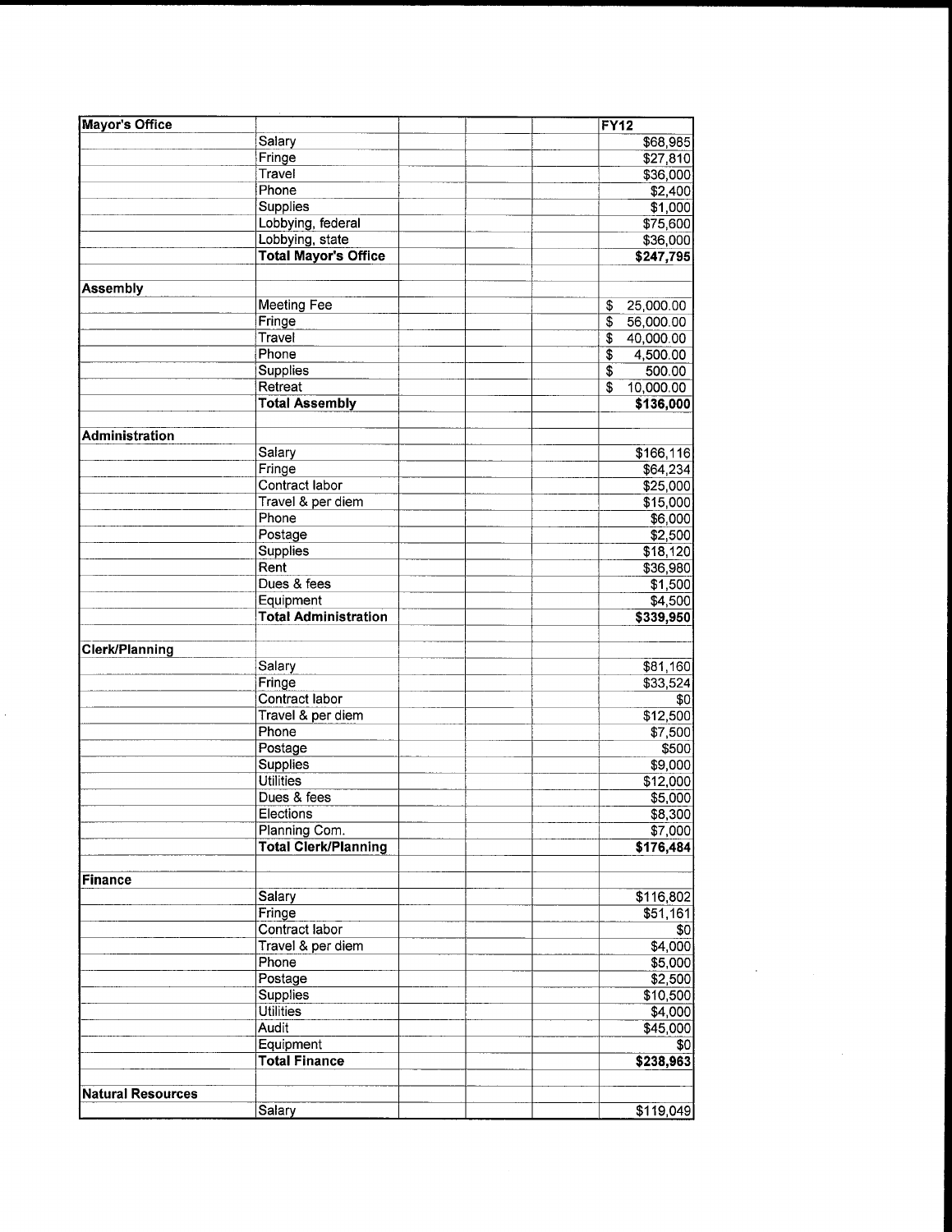| Fringe                            | \$45,040                                                                                                                                                                                                                                                                                                                                                                                                                                                                                                                                                                                                                                                                                                                              |
|-----------------------------------|---------------------------------------------------------------------------------------------------------------------------------------------------------------------------------------------------------------------------------------------------------------------------------------------------------------------------------------------------------------------------------------------------------------------------------------------------------------------------------------------------------------------------------------------------------------------------------------------------------------------------------------------------------------------------------------------------------------------------------------|
|                                   | \$75,000                                                                                                                                                                                                                                                                                                                                                                                                                                                                                                                                                                                                                                                                                                                              |
|                                   | \$35,000                                                                                                                                                                                                                                                                                                                                                                                                                                                                                                                                                                                                                                                                                                                              |
|                                   | \$5,200                                                                                                                                                                                                                                                                                                                                                                                                                                                                                                                                                                                                                                                                                                                               |
|                                   | \$0                                                                                                                                                                                                                                                                                                                                                                                                                                                                                                                                                                                                                                                                                                                                   |
| <b>Supplies</b>                   | \$3,000                                                                                                                                                                                                                                                                                                                                                                                                                                                                                                                                                                                                                                                                                                                               |
|                                   | \$250,000                                                                                                                                                                                                                                                                                                                                                                                                                                                                                                                                                                                                                                                                                                                             |
|                                   | \$15,000                                                                                                                                                                                                                                                                                                                                                                                                                                                                                                                                                                                                                                                                                                                              |
|                                   | \$25,000                                                                                                                                                                                                                                                                                                                                                                                                                                                                                                                                                                                                                                                                                                                              |
| <b>Total</b>                      | \$572,289                                                                                                                                                                                                                                                                                                                                                                                                                                                                                                                                                                                                                                                                                                                             |
|                                   |                                                                                                                                                                                                                                                                                                                                                                                                                                                                                                                                                                                                                                                                                                                                       |
|                                   |                                                                                                                                                                                                                                                                                                                                                                                                                                                                                                                                                                                                                                                                                                                                       |
|                                   | \$84,959                                                                                                                                                                                                                                                                                                                                                                                                                                                                                                                                                                                                                                                                                                                              |
|                                   | \$32,736                                                                                                                                                                                                                                                                                                                                                                                                                                                                                                                                                                                                                                                                                                                              |
| Contract labor                    | \$0                                                                                                                                                                                                                                                                                                                                                                                                                                                                                                                                                                                                                                                                                                                                   |
|                                   | \$15,000                                                                                                                                                                                                                                                                                                                                                                                                                                                                                                                                                                                                                                                                                                                              |
|                                   | \$2,400                                                                                                                                                                                                                                                                                                                                                                                                                                                                                                                                                                                                                                                                                                                               |
|                                   | \$250                                                                                                                                                                                                                                                                                                                                                                                                                                                                                                                                                                                                                                                                                                                                 |
|                                   | \$4,500                                                                                                                                                                                                                                                                                                                                                                                                                                                                                                                                                                                                                                                                                                                               |
|                                   | \$6,800                                                                                                                                                                                                                                                                                                                                                                                                                                                                                                                                                                                                                                                                                                                               |
|                                   | \$25,000                                                                                                                                                                                                                                                                                                                                                                                                                                                                                                                                                                                                                                                                                                                              |
|                                   |                                                                                                                                                                                                                                                                                                                                                                                                                                                                                                                                                                                                                                                                                                                                       |
|                                   | \$171,645                                                                                                                                                                                                                                                                                                                                                                                                                                                                                                                                                                                                                                                                                                                             |
|                                   |                                                                                                                                                                                                                                                                                                                                                                                                                                                                                                                                                                                                                                                                                                                                       |
|                                   | \$8,200                                                                                                                                                                                                                                                                                                                                                                                                                                                                                                                                                                                                                                                                                                                               |
|                                   | \$0                                                                                                                                                                                                                                                                                                                                                                                                                                                                                                                                                                                                                                                                                                                                   |
|                                   |                                                                                                                                                                                                                                                                                                                                                                                                                                                                                                                                                                                                                                                                                                                                       |
|                                   | \$11,410                                                                                                                                                                                                                                                                                                                                                                                                                                                                                                                                                                                                                                                                                                                              |
|                                   | \$58,522                                                                                                                                                                                                                                                                                                                                                                                                                                                                                                                                                                                                                                                                                                                              |
|                                   | \$75,000                                                                                                                                                                                                                                                                                                                                                                                                                                                                                                                                                                                                                                                                                                                              |
|                                   | \$180,000                                                                                                                                                                                                                                                                                                                                                                                                                                                                                                                                                                                                                                                                                                                             |
|                                   | \$2,000                                                                                                                                                                                                                                                                                                                                                                                                                                                                                                                                                                                                                                                                                                                               |
|                                   | \$150,000                                                                                                                                                                                                                                                                                                                                                                                                                                                                                                                                                                                                                                                                                                                             |
|                                   | \$1,000                                                                                                                                                                                                                                                                                                                                                                                                                                                                                                                                                                                                                                                                                                                               |
|                                   | \$23,500                                                                                                                                                                                                                                                                                                                                                                                                                                                                                                                                                                                                                                                                                                                              |
|                                   | \$32,000                                                                                                                                                                                                                                                                                                                                                                                                                                                                                                                                                                                                                                                                                                                              |
|                                   | \$11,000                                                                                                                                                                                                                                                                                                                                                                                                                                                                                                                                                                                                                                                                                                                              |
|                                   | \$552,632                                                                                                                                                                                                                                                                                                                                                                                                                                                                                                                                                                                                                                                                                                                             |
|                                   |                                                                                                                                                                                                                                                                                                                                                                                                                                                                                                                                                                                                                                                                                                                                       |
|                                   |                                                                                                                                                                                                                                                                                                                                                                                                                                                                                                                                                                                                                                                                                                                                       |
|                                   | \$61,590                                                                                                                                                                                                                                                                                                                                                                                                                                                                                                                                                                                                                                                                                                                              |
| Fringe                            | \$27,256                                                                                                                                                                                                                                                                                                                                                                                                                                                                                                                                                                                                                                                                                                                              |
|                                   | \$6,000                                                                                                                                                                                                                                                                                                                                                                                                                                                                                                                                                                                                                                                                                                                               |
|                                   | \$15,000                                                                                                                                                                                                                                                                                                                                                                                                                                                                                                                                                                                                                                                                                                                              |
|                                   | \$4,000                                                                                                                                                                                                                                                                                                                                                                                                                                                                                                                                                                                                                                                                                                                               |
|                                   | \$250                                                                                                                                                                                                                                                                                                                                                                                                                                                                                                                                                                                                                                                                                                                                 |
|                                   | \$4,500                                                                                                                                                                                                                                                                                                                                                                                                                                                                                                                                                                                                                                                                                                                               |
|                                   | \$7,000                                                                                                                                                                                                                                                                                                                                                                                                                                                                                                                                                                                                                                                                                                                               |
|                                   |                                                                                                                                                                                                                                                                                                                                                                                                                                                                                                                                                                                                                                                                                                                                       |
|                                   | \$0                                                                                                                                                                                                                                                                                                                                                                                                                                                                                                                                                                                                                                                                                                                                   |
|                                   | \$0                                                                                                                                                                                                                                                                                                                                                                                                                                                                                                                                                                                                                                                                                                                                   |
|                                   | \$125,596                                                                                                                                                                                                                                                                                                                                                                                                                                                                                                                                                                                                                                                                                                                             |
|                                   |                                                                                                                                                                                                                                                                                                                                                                                                                                                                                                                                                                                                                                                                                                                                       |
|                                   |                                                                                                                                                                                                                                                                                                                                                                                                                                                                                                                                                                                                                                                                                                                                       |
|                                   | \$72,997                                                                                                                                                                                                                                                                                                                                                                                                                                                                                                                                                                                                                                                                                                                              |
|                                   | \$29,602                                                                                                                                                                                                                                                                                                                                                                                                                                                                                                                                                                                                                                                                                                                              |
|                                   | \$0                                                                                                                                                                                                                                                                                                                                                                                                                                                                                                                                                                                                                                                                                                                                   |
|                                   | \$12,000                                                                                                                                                                                                                                                                                                                                                                                                                                                                                                                                                                                                                                                                                                                              |
|                                   | \$1,500                                                                                                                                                                                                                                                                                                                                                                                                                                                                                                                                                                                                                                                                                                                               |
|                                   | $\overline{30}$                                                                                                                                                                                                                                                                                                                                                                                                                                                                                                                                                                                                                                                                                                                       |
| <b>Supplies</b>                   | \$6,000                                                                                                                                                                                                                                                                                                                                                                                                                                                                                                                                                                                                                                                                                                                               |
| Equipment                         | \$1,500                                                                                                                                                                                                                                                                                                                                                                                                                                                                                                                                                                                                                                                                                                                               |
|                                   |                                                                                                                                                                                                                                                                                                                                                                                                                                                                                                                                                                                                                                                                                                                                       |
| <b>Public Information Officer</b> | Contract labor<br>Travel & per diem<br>Phone<br>Postage<br><b>SEMD Sampling</b><br><b>NPFMC</b><br><b>BOF</b> Meeting<br>Salary<br>Fringe<br>Travel & per diem<br>Phone<br>Postage<br><b>Supplies</b><br>Rent<br>Advertising/promotions<br><b>Total</b><br>Equipment<br>Rental/Lease<br><b>Utilities</b><br>Aleutia Crab<br>Legal<br>Insurance<br><b>Bank Fees</b><br><b>EATS</b><br>Misc.<br>Donations<br><b>NLG Rev. Sharing</b><br><b>Web Service/Tech Support</b><br><b>Total Other</b><br>Salary<br>Contract labor<br>Travel & per diem<br>Phone<br>Postage<br><b>Supplies</b><br>Rent<br><b>Development</b><br>Misc.<br><b>Total Development</b><br>Salary<br>Fringe<br>Contract labor<br>Travel & per diem<br>Phone<br>Postage |

 $\mathcal{A}_{\mathcal{A}}$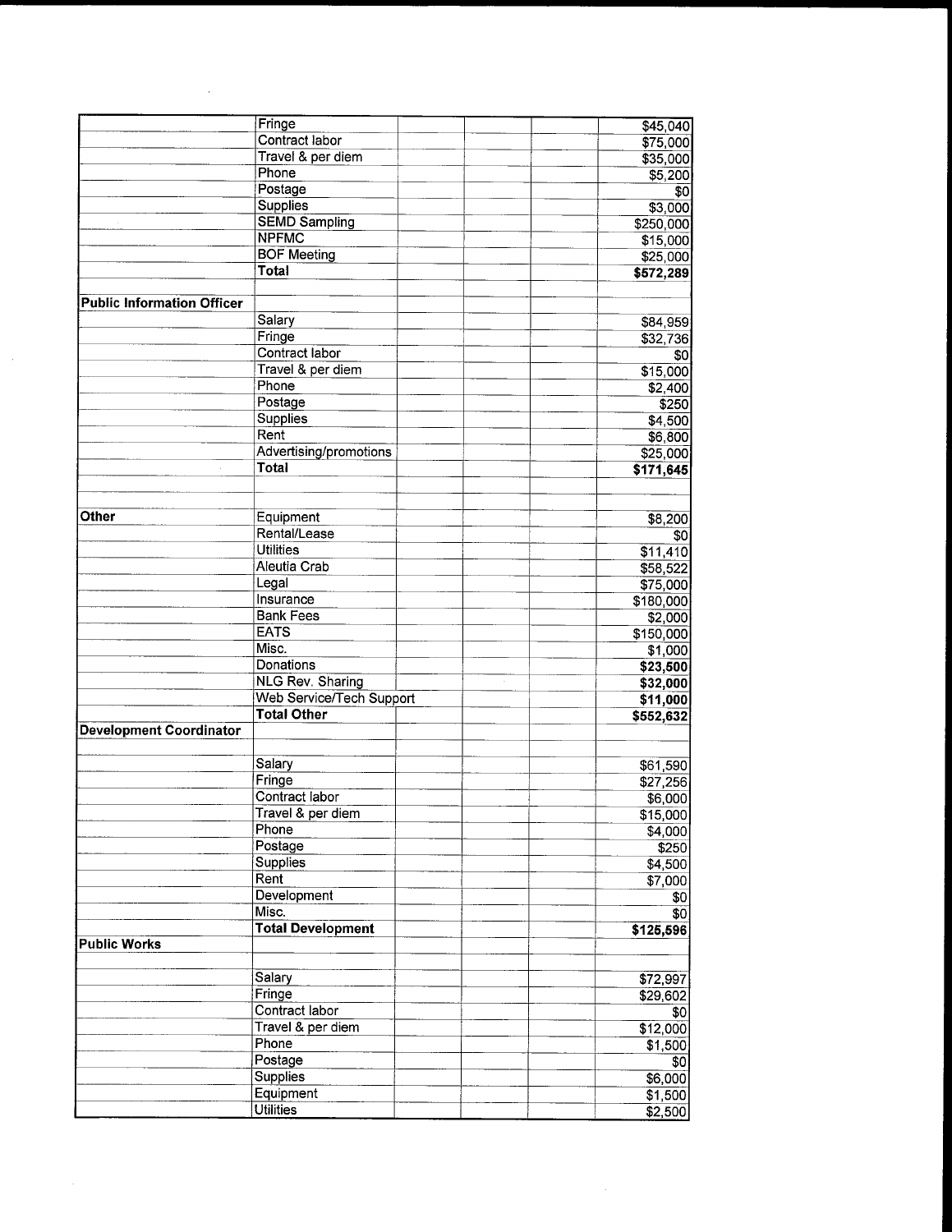|                              | <b>Total Public Works</b>        | \$126,099       |
|------------------------------|----------------------------------|-----------------|
| <b>Education</b>             |                                  |                 |
|                              |                                  |                 |
|                              | Local Contribution               | \$800,000       |
|                              | Scholarships                     | \$20,000        |
|                              | Student travel                   | \$5,000         |
|                              | <b>Total Educational Support</b> | \$825,000       |
| <b>KCAP</b>                  |                                  |                 |
|                              | Salary                           | \$<br>4,500.00  |
|                              | Fringe                           | \$<br>6,000.00  |
|                              | Telephone                        | \$<br>2,120.00  |
|                              | <b>Supplies</b>                  | \$<br>3,600.00  |
|                              | Rental/Lease                     | \$<br>7,580.00  |
|                              |                                  | \$<br>23,800.00 |
|                              |                                  |                 |
| <b>TOTAL OPERATING BUDGT</b> |                                  | \$3,536,253     |